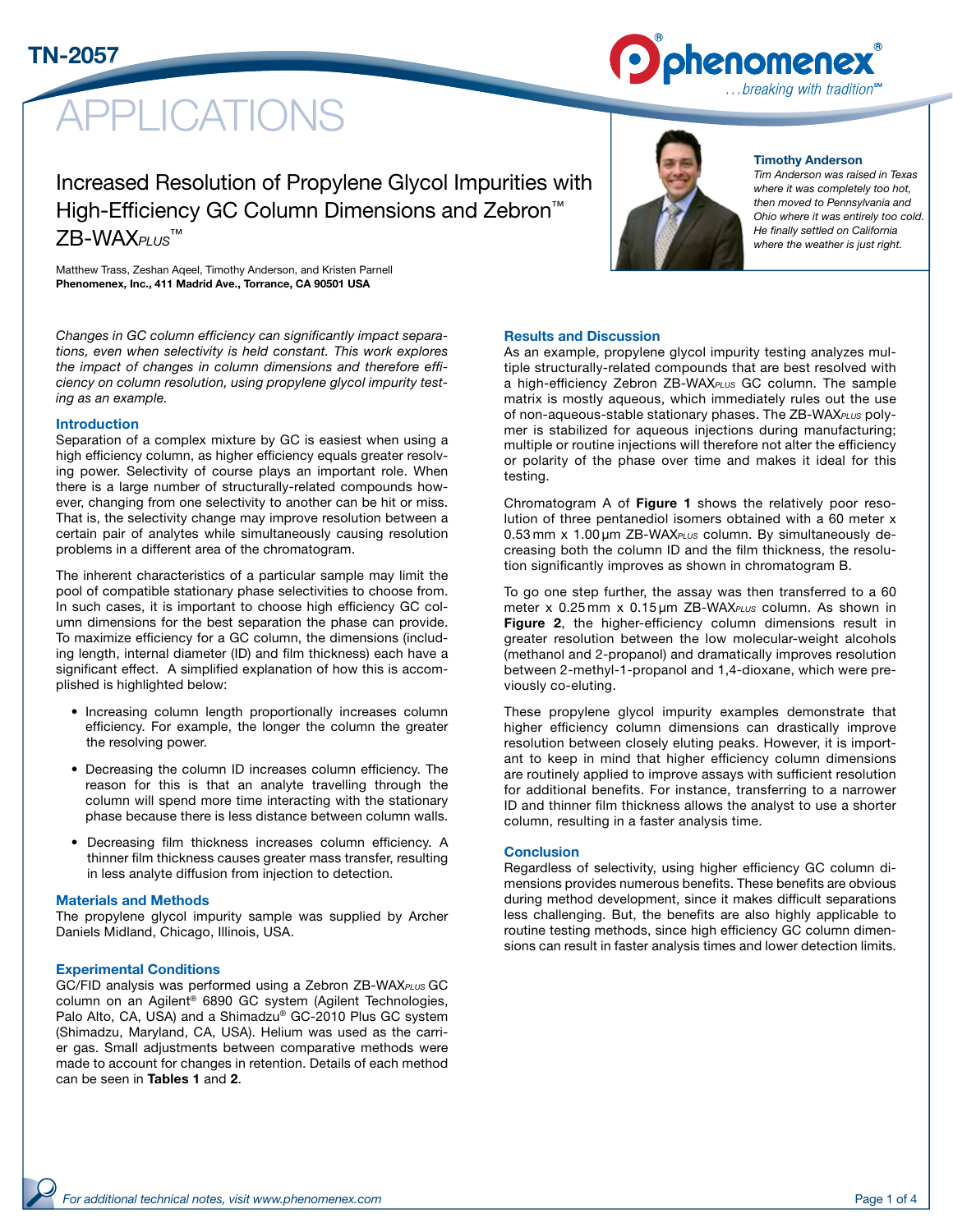### TN-2057

# APPLICATIONS

## phenomenex … breaking with tradition<sup>™</sup>

Table 1. Analytical conditions used to collect column efficiency comparison data for pentanediol isomers.

|                      | <b>Chromatogram A</b>                                                                                                                                                           | <b>Chromatogram B</b>                                                                                                                                            |  |  |
|----------------------|---------------------------------------------------------------------------------------------------------------------------------------------------------------------------------|------------------------------------------------------------------------------------------------------------------------------------------------------------------|--|--|
|                      | <b>Column:</b> Zebron ZB-WAX <i>PLUS</i> ™                                                                                                                                      | Zebron ZB-WAXPLUS                                                                                                                                                |  |  |
| <b>Dimensions:</b>   | 60 meter x 0.53 mm x $1.00 \,\mu$ m                                                                                                                                             | 60 meter x $0.32$ mm x $0.50$ µm                                                                                                                                 |  |  |
|                      | <b>Part No.: 7KK-G013-22</b>                                                                                                                                                    | 7KM-G013-17                                                                                                                                                      |  |  |
|                      | <b>Injection:</b> Split 40:1 @ 240 °C, 1 µL                                                                                                                                     | Split 40:1 @ 240 °C, 1 µL                                                                                                                                        |  |  |
| <b>Oven Program:</b> | 100 °C for 4 min to 120 °C @ 50 °C/min for 3 min to 140 °C @ 5 °C/min<br>for 10 min to 220 $\degree$ C @ 20 $\degree$ C/min for 12 min                                          | 100 °C for 5.5 min to 150 °C @ 30 °C/min for 15 min to 240 °C @<br>50 $\degree$ C/min for 18 min                                                                 |  |  |
| <b>Carrier Gas:</b>  | Helium @ 25 cm/sec (constant flow)                                                                                                                                              | Helium @ 25 cm/sec (constant flow)                                                                                                                               |  |  |
| Detector:            | FID @ 250 $\degree$ C                                                                                                                                                           | FID @ $250^{\circ}$ C                                                                                                                                            |  |  |
| Instrument:          | Aailent® 6890                                                                                                                                                                   | Shimadzu® GC-2010 Plus                                                                                                                                           |  |  |
|                      | <b>Sample: 1. 2.3-Pentanediol-2</b><br>2. 2.4-Pentanediol-1<br>3. 1.2-Butanediol<br>4. 2.4-Pentanediol-2<br>5. 2,3-Hexanediol<br>6. 2,2,2-Trichloroethanol<br>7. 1.3-Butanediol | 1. 2.3-Pentanediol-2<br>2. 2.4-Pentanediol-1<br>3. 1.2-Butanediol<br>4. 2.4-Pentanediol-2<br>5. 2.3-Hexanediol<br>6. 2,2,2-Trichloroethanol<br>7. 1.3-Butanediol |  |  |

Figure 1. Resolution comparison of pentanediol isomers between (A) 60 meter x 0.53mm x 1.00 µm and (B) 60 meter x 0.32mm x 0.50 µm ZB-WAX<sub>PLUS</sub> GC columns.

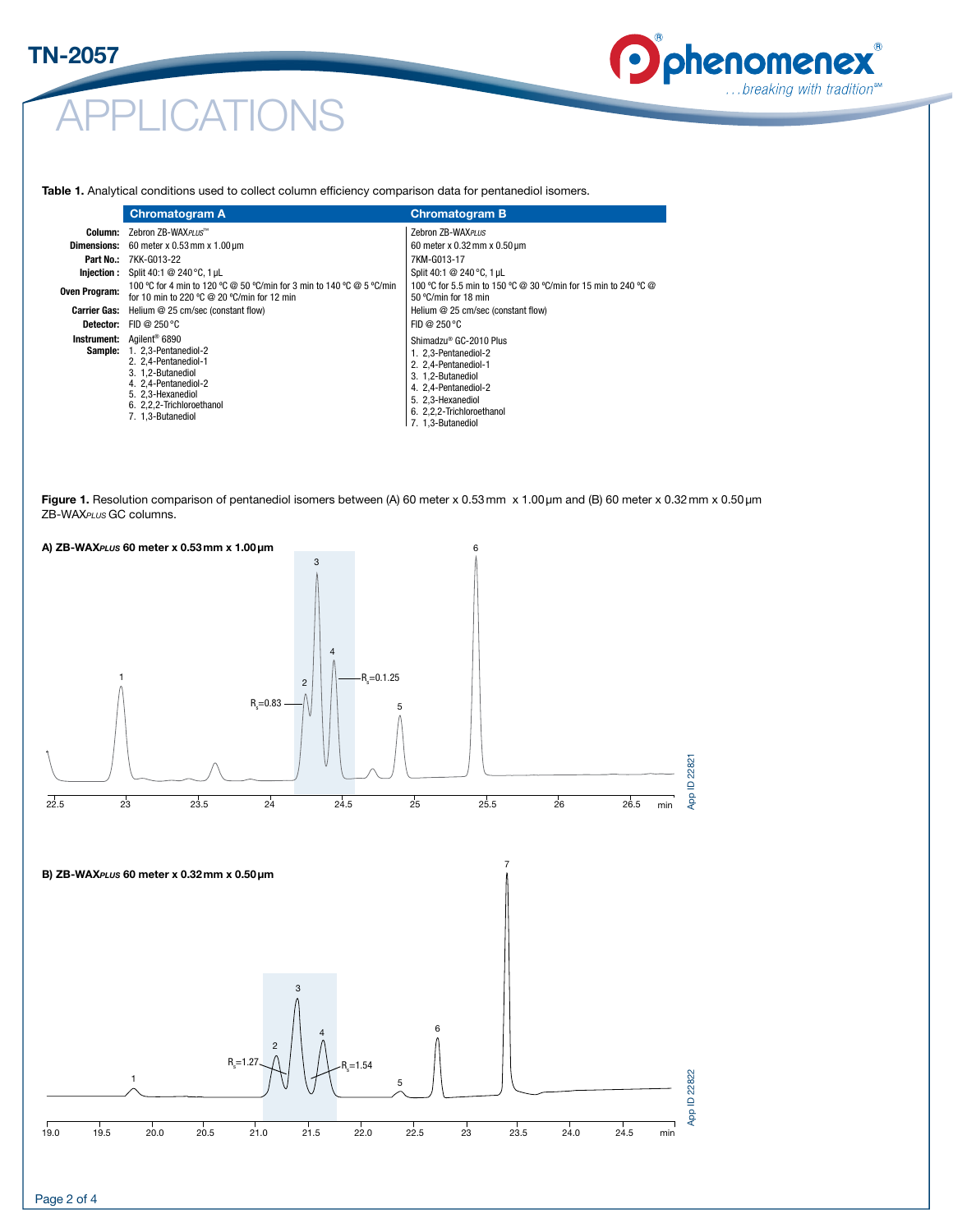# **CATIONS**

## **D** phenomenex … breaking with tradition<sup>™</sup>

Table 2. Analytical conditions used to collect column efficiency comparison data for pentanediol isomers.

|                     | <b>Chromatogram C</b>                                                                                                                                                                                     | <b>Chromatogram D</b>                                                                                                                                                                                     |
|---------------------|-----------------------------------------------------------------------------------------------------------------------------------------------------------------------------------------------------------|-----------------------------------------------------------------------------------------------------------------------------------------------------------------------------------------------------------|
| Column:             | Zebron ZB-WAXPLUS™                                                                                                                                                                                        | Zebron ZB-WAXPLUS                                                                                                                                                                                         |
| <b>Dimensions:</b>  | 60 meter x 0.32 mm x 0.50 $\mu$ m                                                                                                                                                                         | 60 meter x 0.25 mm x $0.15 \,\text{\mu m}$                                                                                                                                                                |
| Part No.:           | 7KM-G013-17<br><b>Injection:</b> Split 40:1 @ 240 °C, 1 µL                                                                                                                                                | 7KG-G013-05<br>Split 80:1 @ 240 °C, 0.2 µL                                                                                                                                                                |
| Oven Program:       | 100 °C for 5.5 min to 150 °C @ 30 °C/min for 15 min to 240 °C @<br>50 °C/min for 18 min                                                                                                                   | 60 °C for 6 min to 120 °C @ 50 °C/min for 10 min to 220 °C @<br>20 °C/min for 12 min                                                                                                                      |
| <b>Carrier Gas:</b> | Helium @ 25 cm/sec (constant flow)                                                                                                                                                                        | Helium @ 30 cm/sec (constant flow)                                                                                                                                                                        |
|                     | <b>Detector:</b> FID @ 250 $^{\circ}$ C                                                                                                                                                                   | FID @ $250^{\circ}$ C                                                                                                                                                                                     |
| Instrument:         | Shimadzu <sup>®</sup> GC-2010 Plus                                                                                                                                                                        | Agilent <sup>®</sup> 6890                                                                                                                                                                                 |
| Sample:             | 1. Propylene oxide<br>2. Acetone<br>3. Methanol<br>4. 2-Propanol<br>5. Ethanol<br>6. Unknown (Impurity)<br>7. 2-Butanol<br>8. 1-Propanol<br>9. 2-Methyl-1-propanol<br>10.1,4-Dioxane<br>11. Allyl alcohol | 1. Propylene oxide<br>2. Acetone<br>3. Methanol<br>4. 2-Propanol<br>5. Ethanol<br>6. Unknown (Impurity)<br>7. 2-Butanol<br>8. 1-Propanol<br>9. 2-Methyl-1-propanol<br>10.1,4-Dioxane<br>11. Allyl alcohol |

Figure 2. Resolution comparison of pentanediol isomers between (C) 60 meter x 0.32mm x 0.50µm and (D) 60 meter x 0.25mm x 0.15µm ZB-WAX*PLUS* GC columns. 22823



#### D) ZB-WAX*PLUS* 60 meter x 0.25mm x 0.15µm